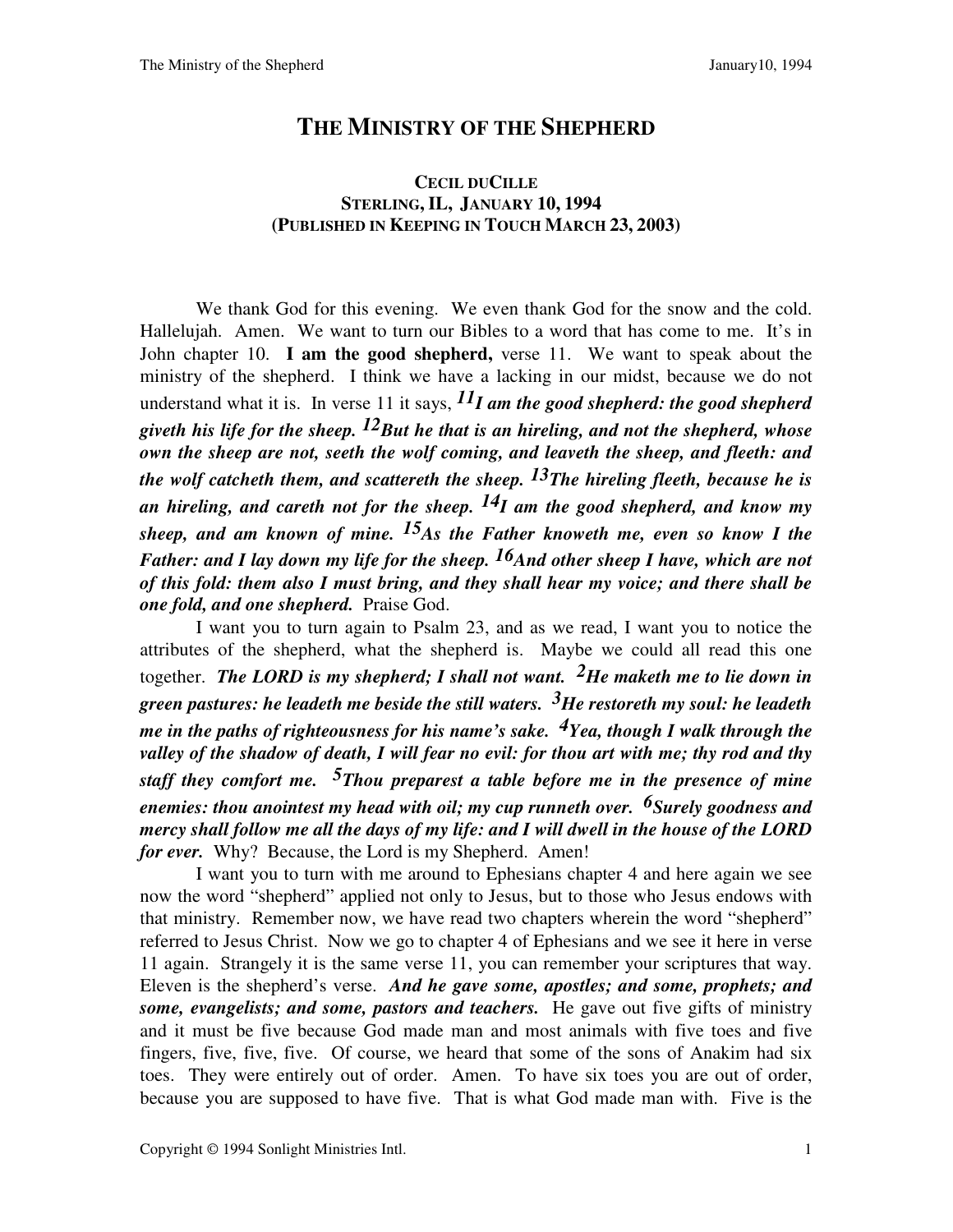number of ministry. Now, you remember that David went meet Goliath and he took five smooth stones. I wonder if you realize how many years it takes for one of those stones to be smooth. Maybe a thousand years. The sea washes it like this. Take a rough old stone, and wash it for a thousand years and it becomes smooth. We call them sea stones and we like to handle them, but they have been there a long, long time. So, he went down to the river and he took five stones. And those five stones represent the apostle, the prophet, the evangelist. Look at it, which is the tallest finger? The evangelist finger. If you look at yours it is the same. The evangelist finger is the tallest one. And you see, the evangelist, and then the shepherd. The shepherd is almost as tall, and then the teacher.

Now, God is saying something to us in all this that, every temple that God makes, He makes the message of the kingdom in the temple. Did you know that? This is why Herod's temple wasn't counted. If you notice, when God is talking about the third temple, He never counted Herod's temple, because Herod's temple was not made according to the ordination of God, but according to man. See? So, when Solomon made the temple, God's fire came down from heaven and burned on the altar. That means God approves it. God lit the fire there. At Pentecost, who lit the fire? God lit the fire, and there was the semblance of flames of fire on their heads. Have you ever asked why? Because it was the third temple and it was the last temple that God was making for His dwelling place in the earth. Hallelujah! He was going to inhabit the brethren for the first time in the history of humanity, God was going to inhabit and He was going to light the fire in that temple! Hallelujah! So, the holy fire that you feel in you is lighted of God. It is the temple of God. You are the temple of the living God.

Now, we go on. We are talking about the shepherd, the ministry of the shepherd. Here we see, of course, you know why the devil put "pastor" there. You know why the devil put the word "pastor" there? Because they want to deceive you. They want to throw you off. You see? The word "pastor" is Latin. "Pastor" is Latin. They take the Latin word and put it in there so that you might never know that God is talking about the shepherd. For when you ask yourself,"What are the duties of a pastor? Who is a pastor?", you have to go to the seminary to find out. They will tell you there what a pastor should be and what the pastor should not be. That he should have so many degrees in Psychology. That he should do this, that. Do you see what I mean? If you were a shepherd, you don't need Psychology. What you need is Godology, and you need a lot of it! Because the moment you sit down before someone and you join with the person in their problem, the problem becomes part of you, and God begins to give you answers as you cry out for the person. That is shepherding! That is how counseling should be. You cannot go with preconceived ideas of how to deal with a person in counseling. In counseling, you have to go and your heart has to meet the person's heart.

Do you know what the laying on of hands is? When you lay hands on a person, do you know what you are doing? You are taking the person's problems, burdens. You are taking the person's burden unto yourself. You are saying, "We are now one," and if the power of God in you is not enough to push that way, and push out the burden, that thing pushes this way, and you get the problem that the person has. That's why we don't allow everybody to go around laying hands on everybody, and it is not everybody that you should lay hands on. Some people have such a problem you can't manage. You better call the elders of the church, and let four, five, six of them zap him! Amen! You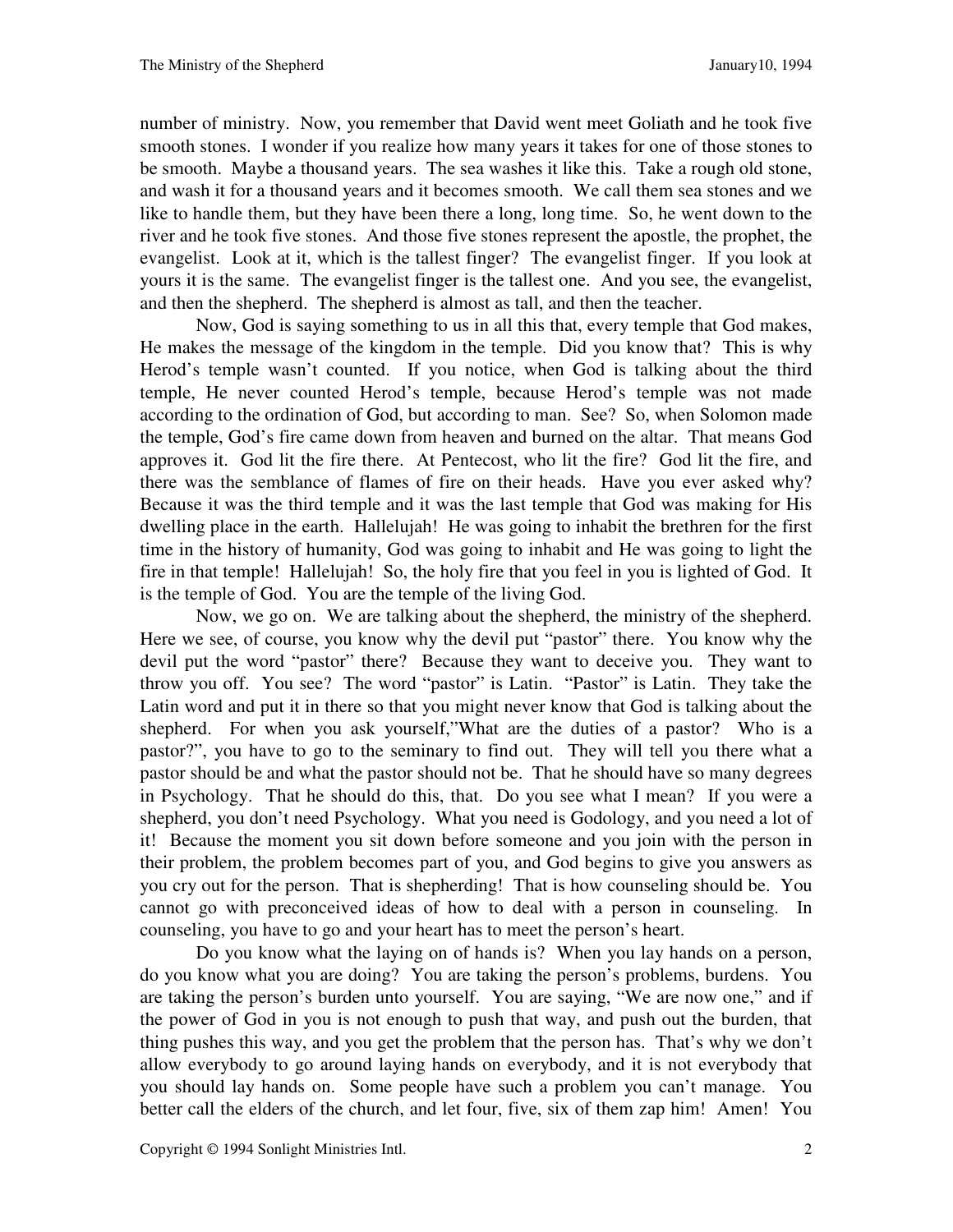see, you will get hurt. We had a brother...we were going to pray for a woman. And this brother wanted to have the glory that he healed her! Now, that sort of thing God looks very dimly at it, because none of us are going to heal anybody around here. This boy ran through a short cut, got to the house before us, and laid hands on the woman. You know what happened? When we got there he was crippled. His hand was crippled, he could not move. That brother never got better. He got epilepsy, and began to fall and foam at the mouth. For years we prayed for him, and he could not be better until he died. I mean, this is experience talking to you, brethren. I am telling you of things that I actually participated in.

God has a ministry called the ministry of the shepherd. It is that which they call the pastor. Now, when they call it the ministry of the pastor, it destroys the whole ministry of the shepherd. You know why? Because the pastor is a one man power. He is in charge around here! The ministry of the shepherd doesn't make anybody in charge. It spreads out into the congregation! It reaches out into the congregation and it is closely allied with the ministry of the mother, the woman. Yes! You know? It is closely allied with the ministry of the woman. The woman, without that woman shepherding in a church, we have no Body. The women are the living stones of God that move through and through the Body. If somebody is sick, it is the women that first find out. So-and-so didn't come to service. She's sick, you visit her. You call for the elders. Say, "Come over here, this one needs so-and-so, you come over here, this one needs so-and-so!" That is the ministry of the woman. Hallelujah! The ministry of mothers is a part of the shepherd ministry.

The Lord used a word in the scriptures, racham. In the Old Testament He used racham. The brethren who were there last night. Their name is Rachami. I said, "Rachami." They are from Iran. I said, "Rachami, brother, that means compassion; bowels of mercy." He said, "Yes, that is what my name means." Compassion, bowels of mercy. The scripture speaks of the El Shadi, the big breasted mother that takes care of her children. That is the shepherd ministry. Amen. With bowels of mercy, with weeping and crying over people! You know, it hurts me to see sometimes people will be ready to weep and cry over their children and yet so many of God's children are suffering in the same condition and they never think to weep over God's children! But, they weep over their own flesh and blood. That is carnal! You understand me?

We have got to step up one notch higher and begin to reach out. Somebody believes that the minister, because of our wrong teaching, we believe that the person who stands at the pulpit is supposed to be the one who shepherds the... No, No. He cannot! They cannot! You can do so much and no more. You know? I go to my bed at night and sometimes God comes to me and brings somebody to me here and there. Somebody way across the sea. One day, I remember, God brought a man to me. I saw the man weeping. He was a minister. He was weeping. God gave me his name. He asked me, "Do you want his telephone number?" I said, "No, Lord, this is enough." I got his name. I am sorry that I didn't take the number. I began to pray for this man because God told me his problem. He was in trouble, and he was in financial distress. I began to pray for this man and the man became a part of me. I don't know him, but he is my brother in the Lord. One day I sat at a table in Minneapolis talking to a brother, and he mentioned this brother's name. I said, "What, do you know this brother?" He said, "Yes, he was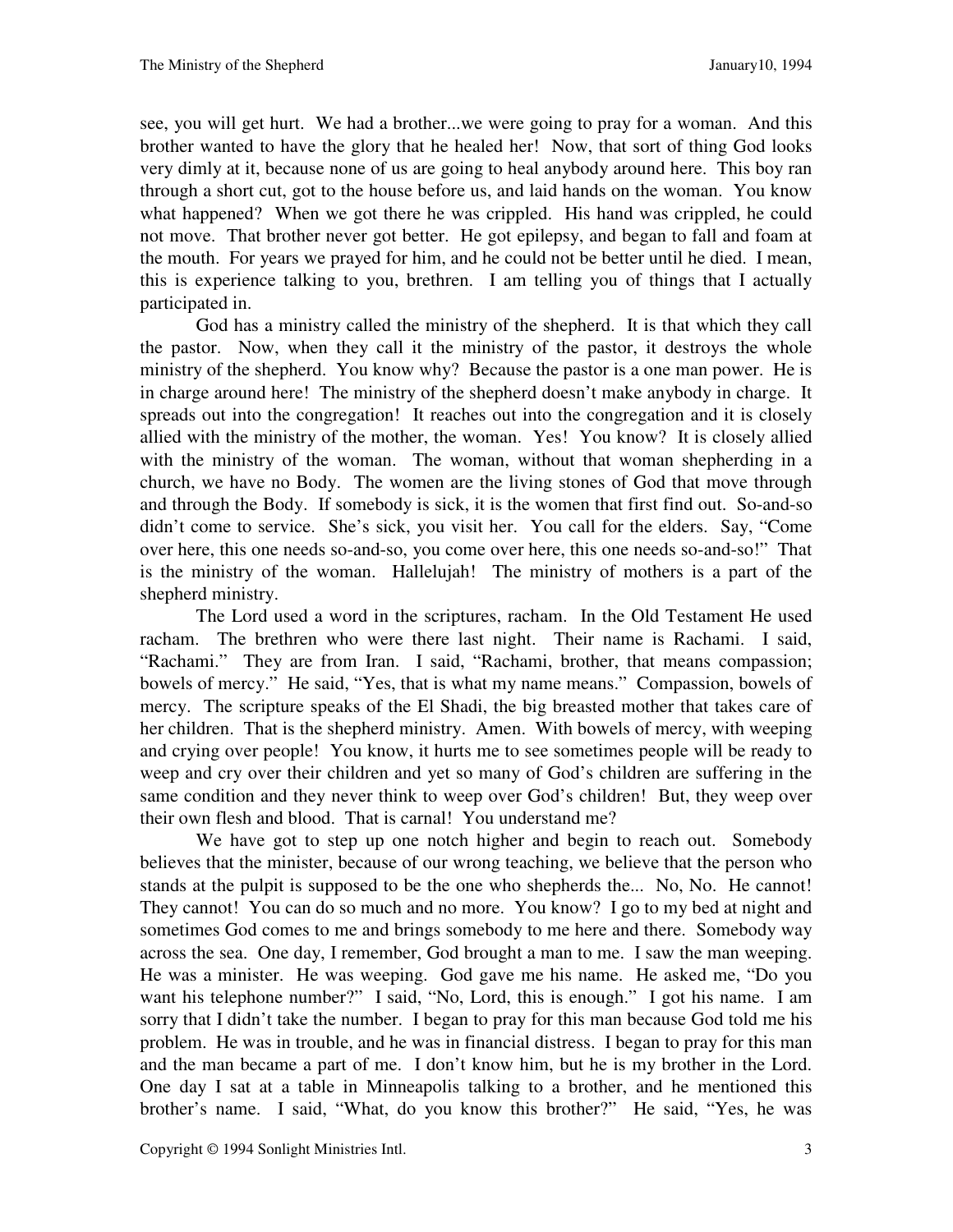working with me, and so, and so." He began to tell me, and I tried to find out more about him, but he cut me off. He wouldn't tell me anything more about this man. But, I had already prayed for him, and I know that God had reached out to him. A couple of weeks ago I was getting up out of my sleep and the Lord spoke in my ears certain things concerning a certain person that I knew as a little boy this way now. Now, he is a grown man, and we have been cut off from him. Do you think that was going to stop me from ministering to him? Oh, no! I immediately got on the computer and wrote him a letter and told him exactly what God said, and exactly what he should do. Amen. He was asking God about somebody to marry. I mean, this is what I got in the vision. I don't know what the situation is, but I know I am right. Amen. Because God is never wrong. He asked Him whether he should marry this person or the other and God said, "Yes, it is I, go right ahead." I sent him the letter, I don't care whether he loves me or not, that is not the point. That is none of my business. My business is to shepherd my Father's children! My Father's children, hallelujah, are in trouble everywhere. The Father says, *I am the good shepherd*, and I am the companion brother, the friend of the good shepherd. I am also a good shepherd, not a bad shepherd. I am a good shepherd because I have been made a good shepherd by the Good Shepherd.

Do you understand? We are working with Him. He is doing the spiritual part and we do the natural part. Amen. This is what we call the candlestick. The candlestick operation, where God and man work together in union. When He says, "You should do so-and-so," if you don't do it, you throw the whole of God's machinery out of kilter. It is only that He is God, and He can grab somebody else to do it! But, we need to know that God is depending on us! And, you know, it was shocking. The scripture said Jesus came and gave them talents, and so, and so. And afterwards, it says, *Come, ye blessed of my Father, inherit the kingdom prepared for you from the foundation of the world* (Matthew 25:15-34). For He said, "I was an hungered and ye gave me meat; I was in prison" (Matthew 25: 35-36). Man alive, I tell you, it hit me right here! I became ashamed. How many prisons have I visited? Just three or four in my lifetime. "I was in prison and ye visited me."Then he said, "Whence, Lord, were you in prison? I never did anything like that." He said, "As much as ye did it unto the least of these, ye did it unto me" (Matthew 25: 39-40). Do you know how many hopeless human beings there are in prison? I went to the prison to preach and it was the greatest audience that I ever had. Amen! They were hopeless men. It is like a beam of light came into them. The Word of God, with the anointing, giving them something to hold onto. Men were baptized in the Holy Ghost, right there. Men received the Lord right there. Murderers were there for life sentences, having no hope of coming out and God Almighty reached down there and delivered them!

Have you ever thought of it, that the nursing homes, the prisons, the hospitals, the place where God has you in the city? You are the Christ people in this city. Wherever you are, God wants you to minister to the people. If we were ministering to the people, we would have been receiving greater blessings. Shepherd the Body, the people, you, one another. You have not shepherded God's flock. You have not thought of them. You have not shepherded them. The people of the Body are number one. If one is sick, you should find it out. You should call the Body to pray. You should be interested. You should care. You know, most of us, we don't care. Or, if we care, we don't show it.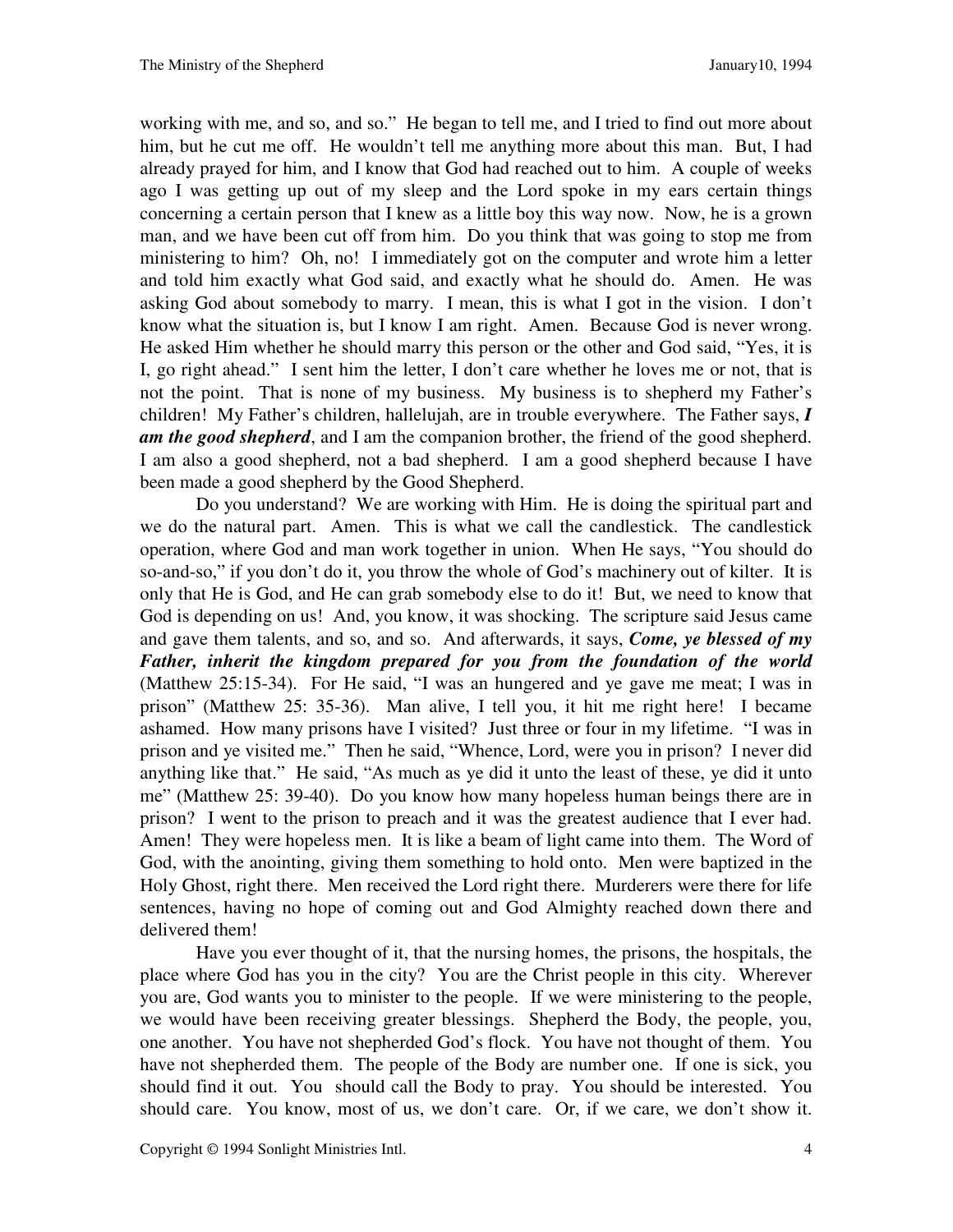There are some in our midst who are saying, "They don't care." When you are in trouble, you say, "They don't care." You don't know where to turn to. You see, I know what it is like to be in trouble, and have no place to turn to, have no Body that you could turn to. Hallelujah! And I feel that we, as a people, should begin to realize that we are part of the five-fold ministry. The five-fold ministry cannot be just ministers. The five-fold ministry is too big to be ministers. The ministers who are called after the different positions are called in order to excite the ministry within you. Don't you understand? They are called to encourage the ministry of Christ in you so that you might minister! You doubt it? Let me show you something here. Maybe you have never seen it before, but look back at that chapter from that verse 11. Let's go back to verse 11 because it has to join up with 12. Ephesians 4:11, *And he gave some, apostles; and some, prophets; and some, evangelists; and some, pastors and teachers; 12For the perfecting of the saints, for the work of the ministry, for the edifying of the body of Christ.*Is that what your Bible says? So, who is it that has the work of the ministry? Read it again, and see if you can decipher**.** *The perfecting of the saints, for the work of the ministry.* It is the saints that must minister! It is a living Body! Every figment of the Body must minister! Don't you see? How would you like to have a dead toe, that can't move? Would you be very happy with it? This is the point. Every single part of the Body is a minister. The dead fingernail that I have to cut off and throw away sometimes, they minister. Yes, because it needs the hard tip on my fingers in order that the fingers can work. Amen. So, God is saying, you are the ministers of the new covenant! You are the ministers of Christ! Amen! God wants a Body that ministers. A Body that walks like Christ. A Body that talks like Christ. A Body that behaves like Christ. A Body that feeds the poor, that gives bread to the hungry. A Body that will not hold on and put your money in the bank and hold on it for your security, but will go out. Your security is in Christ! That will go out and give it out to those who need and strengthen the Body with your substance, you shall never fail! Glory to God. God said, *for if ye do these things, ye shall never fall* (2 Peter 1:10). Amen! Amen! Let me tell you something. The people with the security are going to fail. The people who have enough insurance to cover them in time of need, the people who have enough in the bank to cover them for their pension, it is going to fail. I am talking about this generation. I am talking about this nation. I am talking about this time in which we live. They are all going to fail! Those who did not cast their bread upon the water will not find it, for God is going to do to you as you have done to His people. Amen! Hallelujah!

When have you seen me hungry and fed me not? When I went to India, I could no longer eat a meal and leave and throw away some of it. I would wish that I could take all of you. I wish I could take all of you. It transforms you, when you go there and see how people live. It transforms you, because you realize what a waste we have in this country. We have three square meals every day. And when you see what some people eat, you say, "Oh, God forgive me for even eating what I do eat." Amen. The point is, do you think of yourself as part of the Christ-man? Are you part of Christ? Are you the Body of Christ? You know? I remember the day, the time when God brought me to a place where I started walking down the street and I felt like Christ was walking down the street. That He was in me and I was in Him and I was walking down the street. I began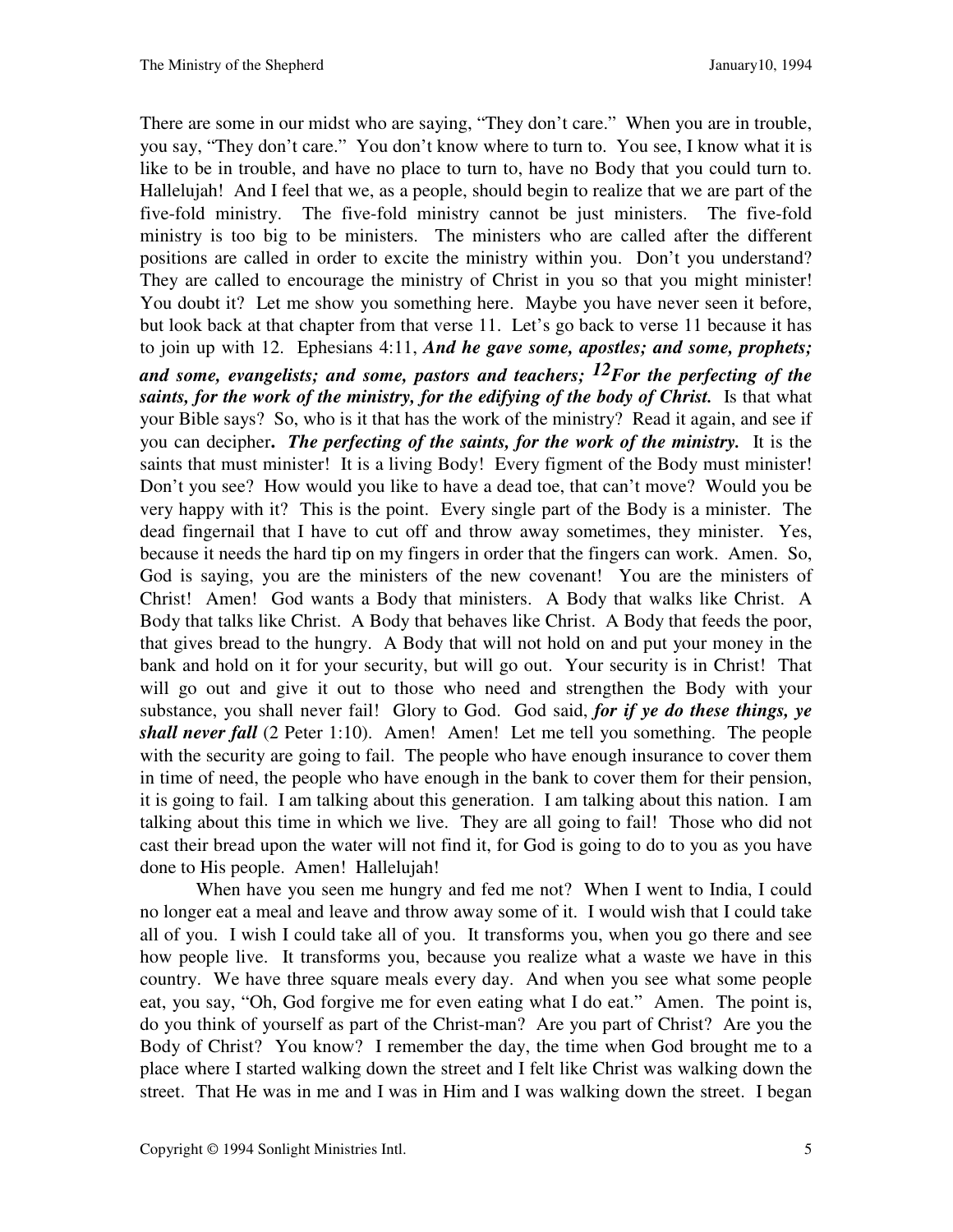to look at the people and compassion went out to them. Even the sinners, even the wicked ones. The compassion goes out to them, because you now understand how God feels. Amen. You now understand why God sent His only begotten Son to die for humanity! You understand now, why it is necessary for one man to die for the others. You understand now, why you would give your life just to take life to this one or that one. And your life counts nothing now, no more, hallelujah! God, I praise you.

I thank God for the day when God gave me a wife. I mean, God gave me a wife, a woman that I had never seen anything like. It is only what I could dream about. The woman has three children, three children and we have a little house. God gave us the house and somebody came and sued me for the house. Sued me for the house. I went to her and said, "Well, God said in His Word, if your brother would sue you and take you to the law, you must give him your cloak and your coat also." She said, "Amen." We gave the man the house. You know, we had a little car, little like your car there, Brother. The five of us, the three children and all our earthly possessions on the top of the car strapped down, and we are going down the road knowing not whither we go, because we have lost the house. So, we are going. Guess what the brother sued me for? All the tithes he had given me in about seven years. All the tithes he had given. He was in a very good job. He gave us his tithes. He kept us on the road. We rode a motorcycle in our ministry. We were over the hills and valleys, building churches and he was being blessed because he was giving us his tithes. When he got mad with us, he sued us for the house and the tithes. When we went to the lawyer, "What do we owe this man for?" A long list of all the money he gave me as tithes and offerings. I said, "No." The lawyer said, "You are not going to fight it?" And I said, "No, if he wants the house, give it to him." Amen. And the woman said, "Yes." Hallelujah! I had never seen anything like that. I mean, most wives, you couldn't do that to them. You would have to fight it, amen. But, the Word of God was so strong in our lives. God put us through the paces. God put us through the paces. And as she went down the road, she cried. But, she didn't show me; she didn't let me see her crying. She went into a corner and cried. And God said to her, "I will give you ten times of what you lost this day." I want to tell you, we still have it down in Jamaica there waiting for you to come down one day, and we have a big church down there. Because the eight acres of land is still there. The house is still there, though the people ravished it, my sons started to build it again. One day we are going to still have that house there. Five thousand square feet of house, entirely different from what we had before. But, God is faithful. God is faithful.

Oh, brother! Oh, sister! I wish I could just tell you how I feel about this shepherd ministry. It is "racham." It's bowels of mercy! Hallelujah! That you want to help them. You want to bend down and wash their feet. You don't want to fleece them. You don't care about their pockets. You want to wash their feet. You want to see to it that God's people live. Amen! You want them to live. Hallelujah! Nothing they do can hurt you. Nothing they do can hurt you. You hear me? And they can do you. I am telling you, they can really do you in. I discovered that if the devil can use one Christian to hurt you, he would prefer to get the one Christian to hurt you more than get ten sinners to hurt you. You see? Because if the Christian lays himself careless, the devil will use him. You see? That is why Peter was talking about the women going from house to house and carrying tales. Going from house to house carrying tales. Now, it means that the women's duty is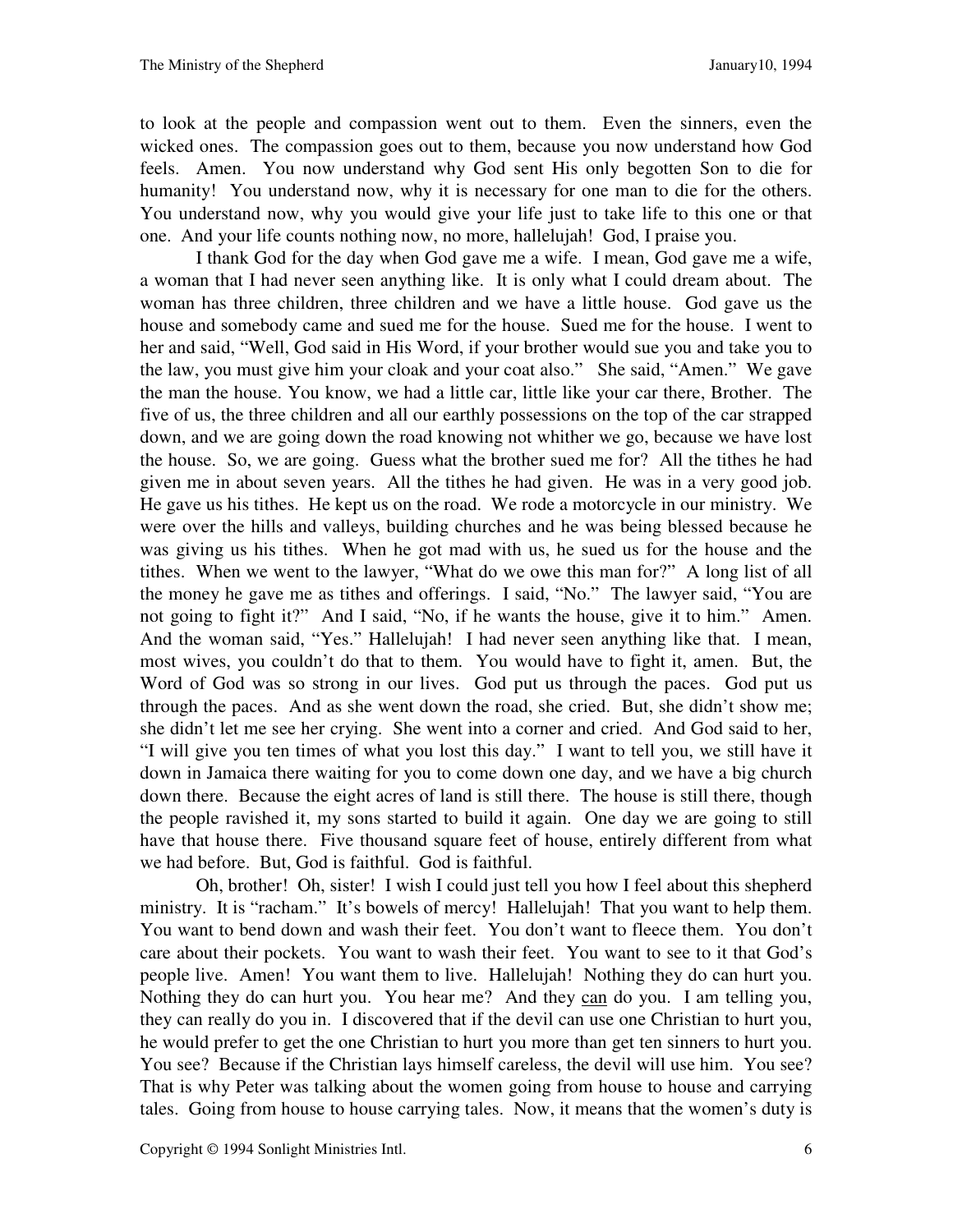to go from house to house, but carry Jesus. You see? Carry Christ, don't carry tales. It is such a sad thing. I have seen people go out as missionaries and they carry more destruction than deliverance! Oh, yes. This one said that one said that. And you tell the stories of everything that is happening in the United States and all the brethren. And when you finish, the women in the congregation all have all the stories backwards! Oh, yes! Bowels of mercy. The scripture uses it You know? Yes. Listen to this scripture. *Like as a father pitieth his children, so the LORD pitieth them that fear him* (Psalm 103:13). Do you know that they wrote a new Bible, and they changed the word from "as a father pitieth his children" to "as a mother pitieth her children"? What is the difference between the father pity and the mother pity? The story is, that God in His strength, pitieth His children. And the word "racham" was used, because a man doesn't have a womb, and racham means womb. God used the word "racham" to compare the pity of His children. The shepherd God. Let me explain to you how God did it. The children of Israel, three million people approximately came out of Egypt. And God healed them all. Nobody had a cold. Not one of them had a cough. No headache! God healed them all! What a God. Have you ever seen a woman pushing the little pram down the street and she pulls over the top to prevent the sun from getting upon the child? God put a cloud over them. How dreadful that is for the nations to look and see a people with a big cloud walking over their head. Do you know that they could not last half an hour in their desert? Any of you here ever been out in a desert? One man was out there in California in the Mojave Desert thumbing a ride. He didn't get a ride, and they found him dead. That thing would take every drop of moisture out of your body. A 120 degree heat just coming up off the earth. That's no joke. A desert is not a place for a person to be. These people walked out with their little children. With their animals. Cows and goats could not stand the heat, yet God had them forty years in the desert. In the day time, the Bible said, there was a cloud over their heads, and in the night time florescent light (Exodus 13:21). Did the Bible say that? So, what do you think? Hallelujah! It was light. It was not fire. It was not fire, it was light. It was a bright light that covered the whole...came out of the cloud...the thing stood up there and the whole desert floor lighted. To give them light by night and by day. Hallelujah! Oh, what a God, what a God!

This same God is the same God that says to you, "I am your shepherd." Amen. It is the same God that points to you and says, "Because I am your Shepherd, you should be a shepherd to my people." "Because I do it unto you, you should do it unto them. Because I have *racham* for you, you should have *racham* for them!" Amen! Yes, the God of love, the God of mercy. Mercy, oh, Jesus. Mercy. You know, I've heard Christians say, "They should kill him." Yes, do you want to give him mercy? God said, *mercy rejoiceth against judgment* (James 2:13). When you get before the judge, is it justice you want or is it mercy? Amen. "Judge, please don't give me justice, for if you give me justice, I am dead!" Amen. "I need mercy!" Amen. The tender mercies of God, the same word "racham" used again. The tender mercies of God. See? And it all is referring to the woman and the womb...the child she bare. The scripture said**,** *Can a woman forget her sucking child, that she should not have compassion on the son of her womb?* (Isaiah 49:15). And the word of God says yes**.** "She may be forgetful, but I, God, will not forget you." That means that the Father's love goes beyond even the love of a mother. Hallelujah! Glory to God! Glory to God, hallelujah!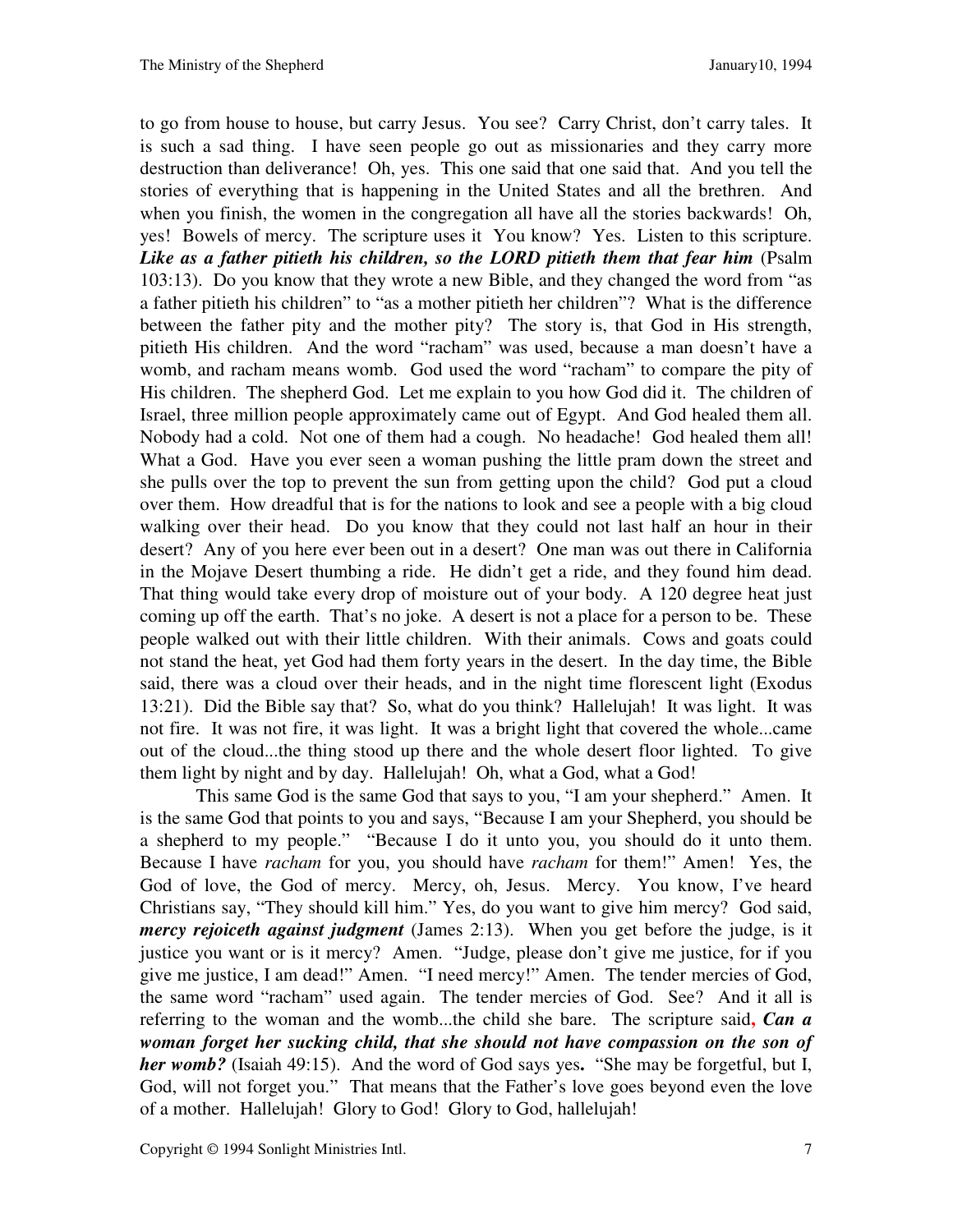The ministry is lacking in our midst. We don't think of each other as we ought too. We don't have the bowels of mercies like we ought too. Do you know that is why God hasn't told us about some of the things that we should know about? You go to bed with that mercy in your heart. Say, "Lord God, forgive me of lacking in mercy and love, for You have been merciful to me. You have been a loving Father to me. You have not given me the justice that I should have had, but instead of justice sometimes, You gave me mercy. When I was wrong, when I should have been dead, You gave me life. My God, give me now that same mercy, that same love toward your people!" Amen.

You know, we have a way of passing some very cruel judgment. There is a thing called corporate sin that we get involved in. You look at the television, or you look at the news, or you hear so-and-so did so-and-so. And you say, "They should catch him and they should do so and so to them!" In your heart you said it, you lacked mercy. Can you imagine tonight the people who have participated in some homosexual activity, and caught in the trap of their sin? Can you imagine how hopeless it is to have AIDS? It is a death sentence unto your body. There is no way to get rid of it. The hopelessness of it! God have mercy upon them. Human beings that are in such a hopeless, desperate condition. My God Almighty, help us to even consider to pray for them sometimes. Amen. It is not because we are so good that we are not there! Huh? You think so? Many of us have done enough to have made us like them, and the mercy of God prevented it. Hallelujah! Yes, sir! If He had given me justice, I wouldn't be here tonight. If He had given me justice. Lord God, merciful Father, help us to have mercy, so that the mercy might extend to Your children. Hallelujah!

You know what impressed me here tonight as we read John chapter 10? He said, verse 16, *other sheep I have, which are not of this fold.*Have you ever thought of it, that somebody right now, down there, some homosexual, you might think him...some lesbian, somebody in the bar, or somebody wicked in the prison, some murderer, tonight murdering somebody, is one of those sheep that He is talking about? They are not of this fold. Should kneel down and say, "Lord God, bring them, bring them home, my God; deliver them, Lord Jesus, from our enemy; the enemy of our souls, that has them down there; deliver them, oh, Lord God, and bring them!" Then, you know what is going to happen? God starts trusting you. When your heart begins to turn to God in mercy and loving kindness, hallelujah, God begins to trust you now. And says, "All right, little one over there dying, starving, in hell, going to hell, come, I want you to meet this one." Amen! God will start bringing people to you for you to do to them like Jesus Christ did to you. Hallelujah! Hallelujah! Hallelujah! How often have we lacked mercy, have we lacked the love of God? How often have we put it aside to express our own human feelings? How often in selfishness we never thought to share our bread or to pray for others? We think of people of another church as if they are of another nation. Amen. I am going to open your eyes. I am going to open your eyes to something. If you had a brother that lost an arm or a leg, or his eyes, or his ears, would he still be your brother? The churches and the people who have the salvation but they are in some shade of darkness here, or shadow there, they are still our brethren, but they are crippled. Some of them are crippled by doctrines. Some of them are crippled by design. That is the best that they could be, amen. That is the best they could be, what they are. That is the best they could be because they were so far away and they found mercy. Some of them are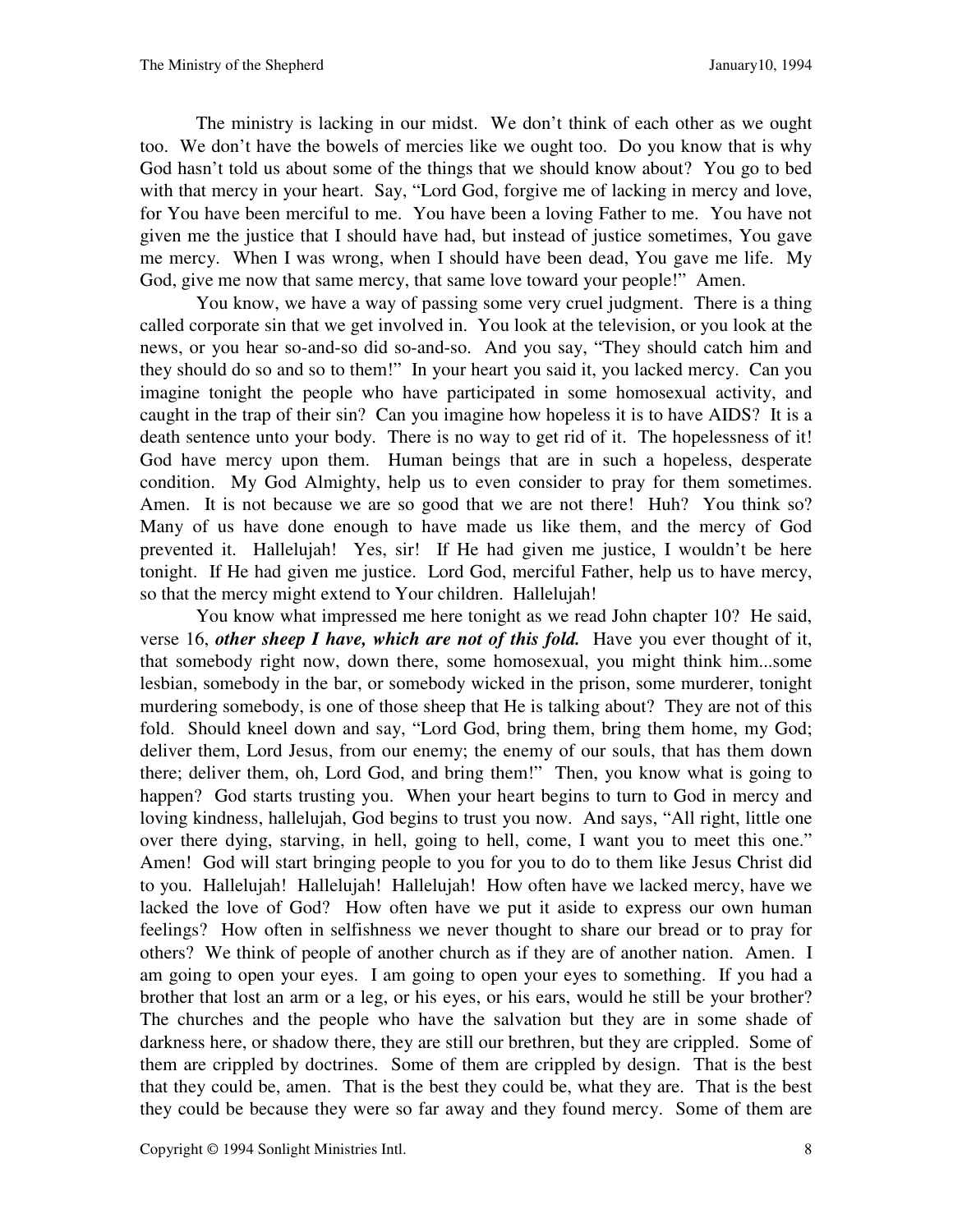halt and maimed, paraplegics. Hallelujah! We must remember to pray for them sometimes, and have mercy upon them, for God is calling a people to save the people. God is calling a people who will deliver the earth! You hear me? He is not calling another church set of people who say, "We are better than you are, we've got it made and we are the children of the kingdom and you are not!" NO! God is calling a people to save the people. There is a people who will save the whole church! Do you hear me? He said, "But for the elect, no flesh would be saved" (Matthew 24:22). Do you hear me, brethren? But for you. I am taking the liberty of calling you elect, because you ought to be. Amen! "But for the elect," God says, "no flesh would be saved." That means there is such a destruction coming on earth that unless a people rise up and hold on to the power of God, there will be no deliverance in the earth! Do you hear me? Thank you, Jesus! Amen! The earth has committed enough crimes before God that God could turn His back upon the earth. The scripture says that in the last days Elijah should come, lest I come and smite the earth with a curse (Malachi 4:5-6). Do you hear me? It is an Elijah people! It is no longer an Elijah man! It is an Elijah people that God is saying should come! And if those people do not come, then the earth will be struck with a curse! We have seen the curse! The curse of violence! Man has created monsters to destroy and to kill humanity! Look into Revelation 9 and you see the war implements. He said, some like a scorpion, flying scorpion and it had brimstone coming out of its mouth, and brimstone coming out of its tail. What do you think that that is? Is it some animal that is going to come here? It is the tanks and the equipment of war that they have that they are destroying humanity with. And God says that a people will have the power of God and the word of God that they will stop those things**.** They will stop those tanks. They will stop the satanic equipment. Oh, yes! Praise be to God. Amen.

I want you to know that there is a ministry of the shepherd that God is calling us to. The shepherd ministry is not for one man. It is for everybody. The women play a very important part in this ministry. Without you, there is no church. You hear me? The scripture says that without the woman, there is no church. I Corinthians 11. The gospel of Jesus Christ is not without the woman. It must be women who are brave, women who are strong in their resolve, women who will go into dark places and save people. Places where men couldn't go; they wouldn't listen to men. The woman has a responsibility, because the scripture says the woman is a type of the church. Just as the church is to Christ, so is the woman to the church. You understand?

Let us close, and let us consider one thing here. The Lord brought this to me. I look around into Job. And in Job chapter 2 and verse 4, *And Satan answered the LORD, and said, Skin for skin, yea, all that a man hath will he give for his life.*Satan is expecting us to be selfish. He is expecting us to be afraid when our lives are being threatened. Do you hear me? But, when you turn around to Revelation, the Lord says that the people that will come will not count their lives. Amen! Then another scripture tells us from the gospels, from the epistles, that man through the fear of death remain in bondage all his life (Hebrews 2:15). Amen. If you are not afraid to die, the devil has a problem. He has no power over you. If you are not afraid to die the devil has no power over you. He wants to get you afraid, so that you will do certain things. Come on! He holds you with a gun, "If you don't do so-and-so, I will kill you!" Say, "If you kill me, then I still don't do it." That is the truth. It is God who holds your life. It is not the man